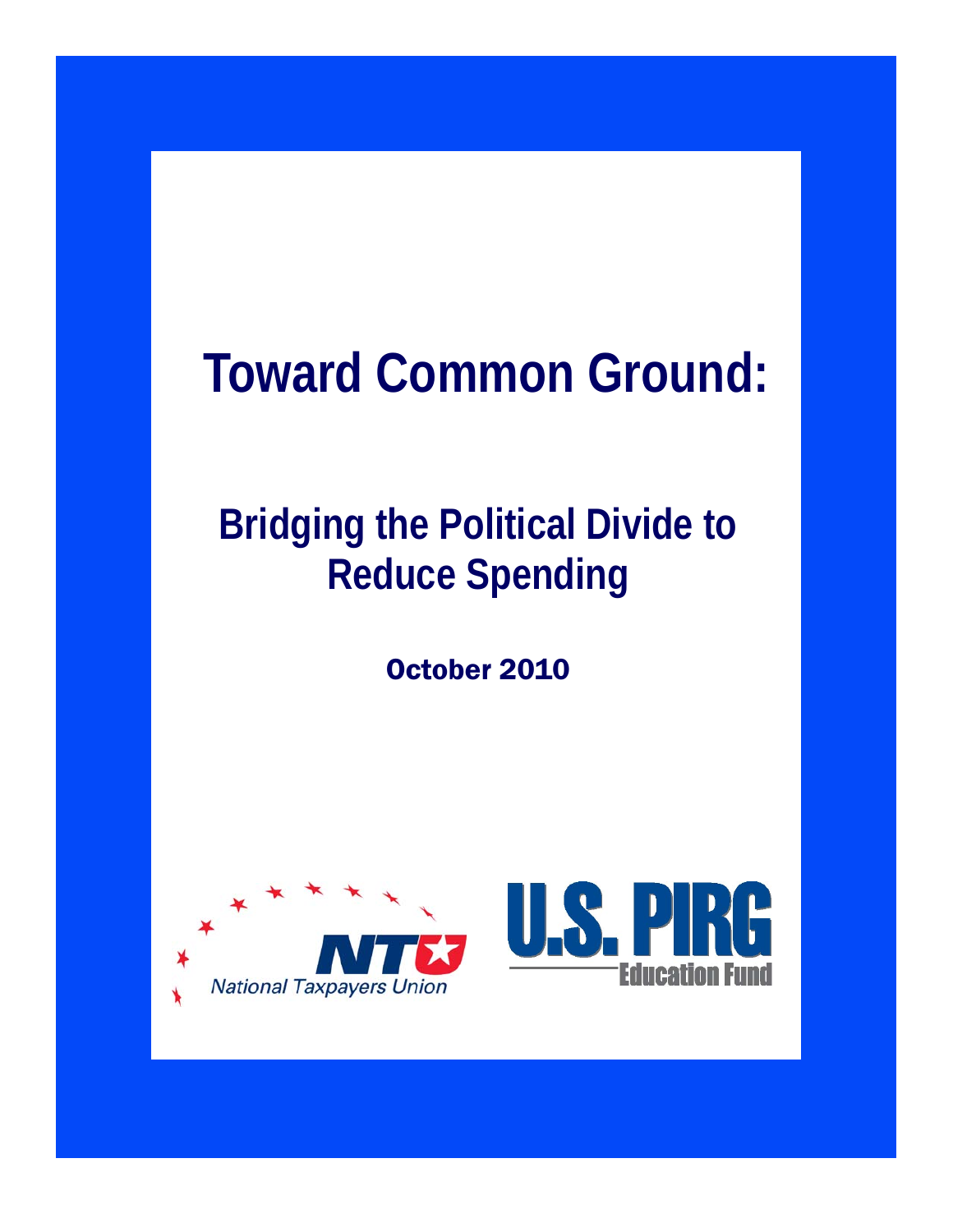## **Toward Common Ground: Bridging the Political Divide to Reduce Spending**

# *Nicole Tichon, Federal Tax and Budget Reform Advocate, U.S. Public Interest Research Group*

#### *Andrew Moylan, Director of Government Affairs, National Taxpayers Union*

Our nation faces unprecedented fiscal challenges, as the commitments we've made now and into the future far outpace our fiscal capacity. Congress, the President's National Commission on Fiscal Responsibility and Reform, and citizens across the country must grapple with very difficult decisions about how we can put our fiscal house in order. It will be critical to reach out across party lines and across ideological persuasions to achieve common-sense reforms that can bring us closer to balance.

The U.S. Public Interest Research Group (U.S. PIRG) and National Taxpayers Union (NTU) have joined together to propose a list of 30 specific recommendations to reform our future spending commitments. If enacted in their entirety, these changes would save taxpayers over \$600 billion in total by 2015, the target date for the Fiscal Commission to reduce our publicly-held debt-to-GDP ratio to a more sustainable level of 60 percent. While our organizations have often differed about the proper regulatory scope of government and a host of tax policies, we are united in the belief that we spend far too much money on ineffective programs that do not serve the best interests of the American people.

The cuts deal with specific reforms to entitlement programs, defense spending, wasteful subsidies and a broad range of discretionary items of a smaller scale. While these proposals won't get us all the way there, it is a start that could establish some common ground and make government more accountable in the process.

Some of the suggestions are aimed at procedural improvements, like collecting errant payments for Supplemental Security Income or housing subsidies. Others seek to eliminate programs that are wasteful or unnecessary, like the Market Access Program, which helps some of the most profitable companies in the world advertise their products abroad.

Every item on the list includes a five-year savings estimate for the Commission's 2015 target. Those estimates are backed up by authoritative official sources such as the Congressional Budget Office, Government Accountability Office, Joint Committee on Taxation, or the Office of Management and Budget, as well as bipartisan panels and audit agencies. The recommendations are specific, detailed, and actionable items that Congress could pursue right now to reduce spending.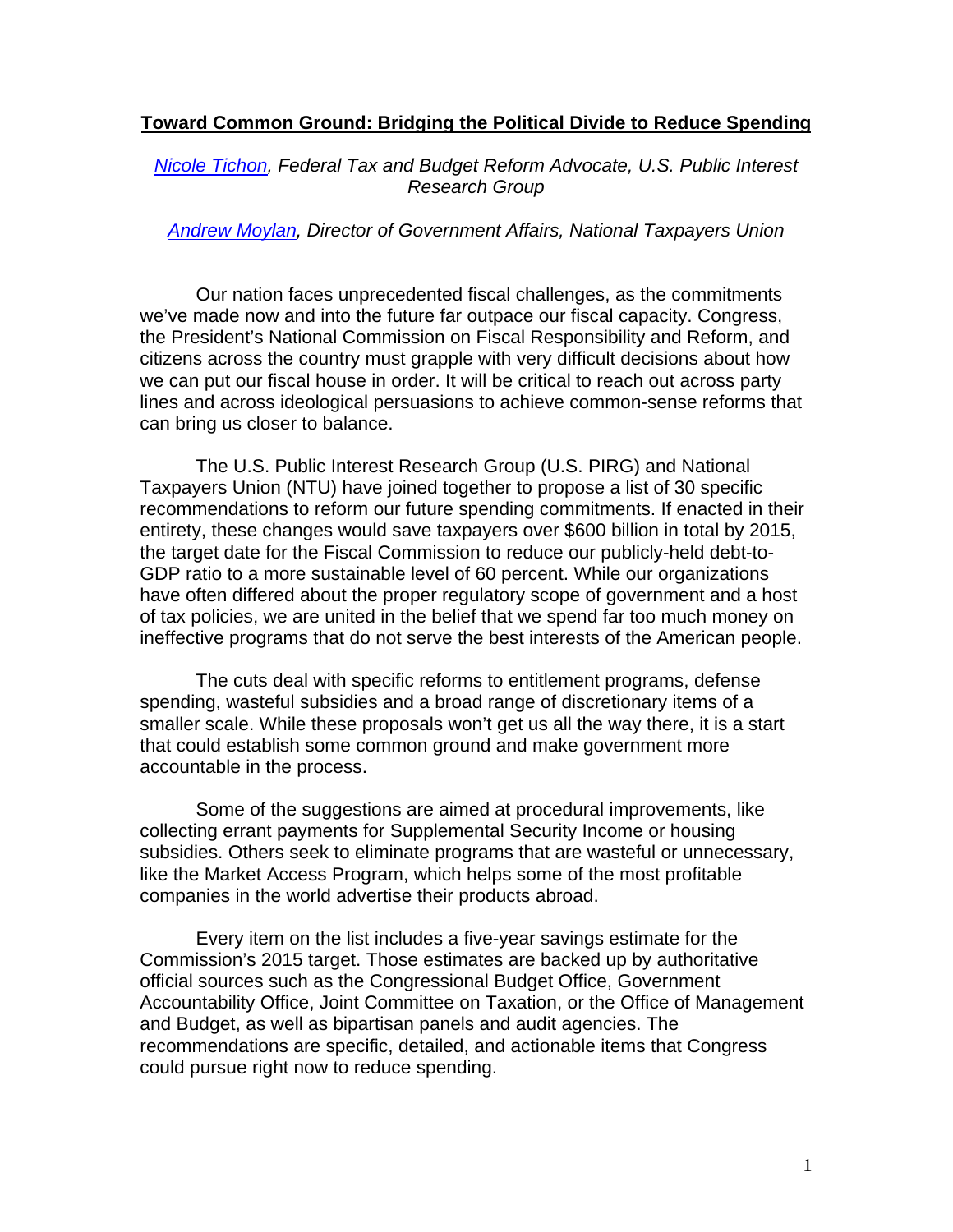Most importantly, we strongly believe this list represents a consensus that can be reached between political factions that spend a great deal of their time fighting one another. In our estimation, these recommendations reduce spending without significantly degrading the level of services provided to the American taxpayer and without neglecting the federal government's commitments.

As a nation, we can no longer afford to delay difficult decisions. It is our hope that this list of spending reductions can serve as a starting point for longoverdue reforms and lay the groundwork for a bipartisan approach to those decisions.

What follows is a general summary of spending reductions that fall into four rough categories: ending wasteful subsidies, improving contracting and asset acquisition, improving program execution and government operations, and addressing outdated or ineffective military programs to align spending with current needs. Following the summary is a list of each specific recommendation, with an estimate of its savings by 2015, totaling over \$600 billion, and a reference to the source from which the estimate is based.

#### **Ending Wasteful Subsidies – Total Savings, up to \$62 billion**

 Every year, the federal government hands out billions of dollars in subsidies for a wide variety of commercial activities. Though the vast majority of such programs are well-intentioned efforts to provide targeted support to businesses or individuals in need, in practice many are a poor use of scarce taxpayer dollars and fail to achieve their stated objectives. This section recommends spending reductions that focus primarily on "corporate welfare" programs, inefficient agricultural supports, and subsidies for energy production.

 First, we recommend the elimination of several programs that use taxpayer resources to promote exports. Operations like the Market Access Program and the Overseas Private Investment Corporation have been shown to benefit some of America's most profitable and recognizable multi-national corporations. Companies like McDonald's, Nabisco, and Fruit of the Loom should market their exports out of their ample budgets.

 Next, we tackle something that continues to be a battleground issue for many interest groups: agricultural subsidies. While disagreements in this arena can be fierce, we believe that taxpayers deserve agricultural policies that have not been perverted from their original intention or fallen short of their goals. That's why we identify subsidies for large corporate farming businesses and refundable tax credits for ethanol production as areas ripe for reform.

 Finally, we recommend cutting several subsidies for energy production that are reaped primarily by profitable businesses in mature industries. For example, we recommend eliminating a research program for developing ultra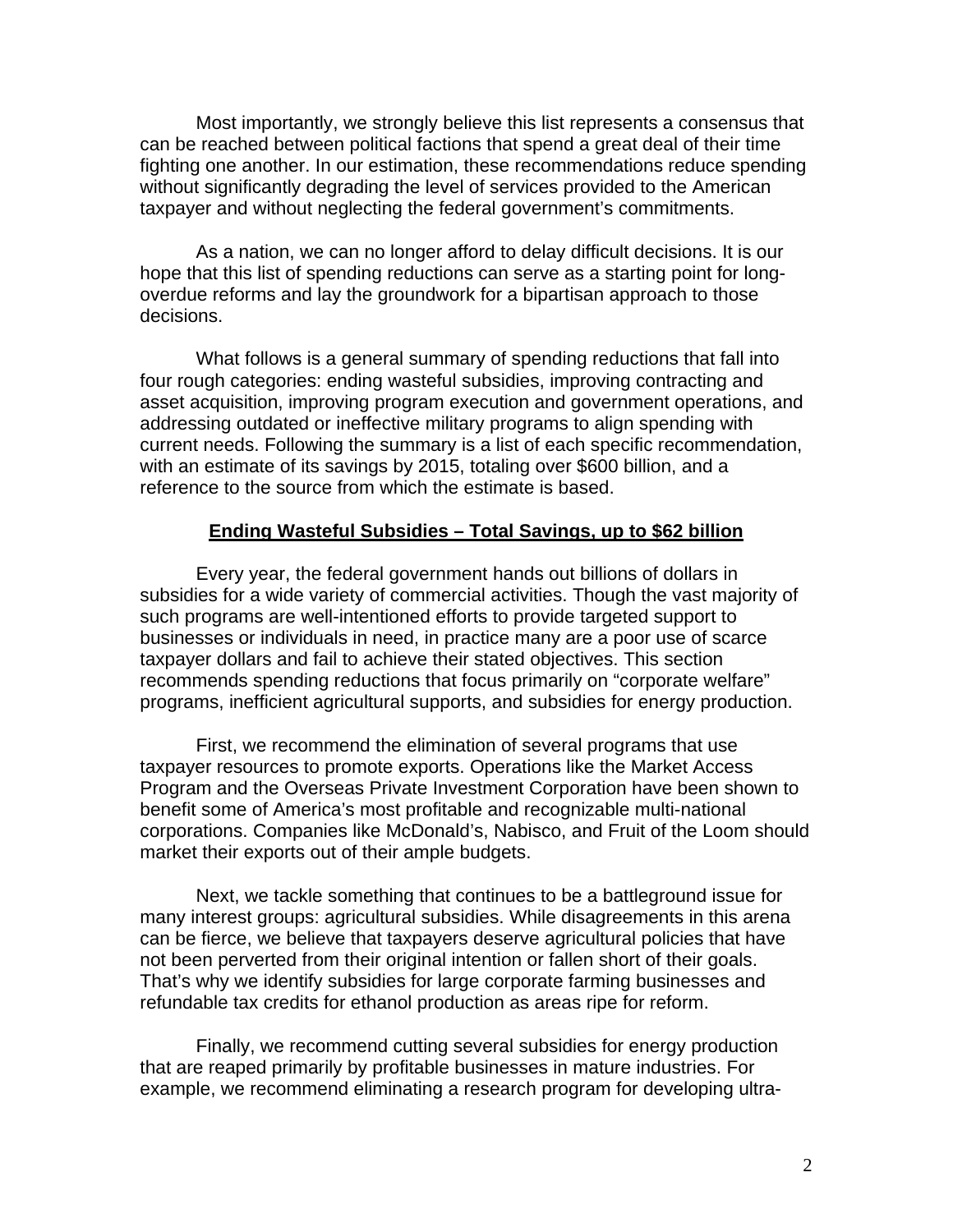deepwater petroleum and natural gas drilling technologies. While this program is funded from existing oil and gas revenues, it exists outside the annual appropriations process and should be ended because oil and gas companies can more effectively fund their own applied research.

# **Improving Contracting and Asset Acquisition – Total Savings, up to \$353 billion**

 Given the hundreds of billions of dollars that flow through the contracting process, it is unsurprising that vast improvements can be made to their efficiency. First, we recommend ending orders for obsolete parts and supplies in the Army, Navy, Air Force, and Defense Logistics Agency. According to the Government Accountability Office, these agencies waste billions purchasing items that go unused or were never required in the first place. In some cases, the agencies purchase 50 percent more parts than necessary. Streamlining this process would save more than \$184 billion over five years without materially impacting national security.

 In addition, this section recommends passing and implementing the findings of the Bipartisan Defense Acquisition Panel. The Panel seeks to ensure that the Pentagon reduces waste, spends taxpayer dollars more carefully and pays for services and programs that provide the best value. It has the potential to save \$135 billion.

# **Improving Program Execution and Government Operations – Total Savings, up to \$77 billion**

 Payment errors and duplicative programs are a constant source of headaches and wasted money in the federal budget. This section focuses on myriad improvements that could be made to procedures and programs in order to save tens of billions for taxpayers.

 Several recommendations deal with overpayments, primarily in entitlement programs. Recalibrating Medicare reimbursement rates in high-cost regions and better aligning payments to teaching hospitals with actual costs could save more than \$30 billion. In Social Security, there is currently a ceiling on collection of mistaken payments from the Supplemental Security Income program. Removing that cap would improve the government's ability to recover erroneous payments, saving more than \$500 million. Similarly, the Department of Housing and Urban Development overpays on housing subsidies due to incorrect calculations of income and billing. Eliminating those overpayments could save nearly \$5 billion.

 The federal government also has substantial unused property and commercial holdings that could be sold for the benefit of taxpayers. The Office of Management and Budget has reported that the federal government owns 55,557 buildings that are "not utilized or underutilized," with a value of \$96 billion.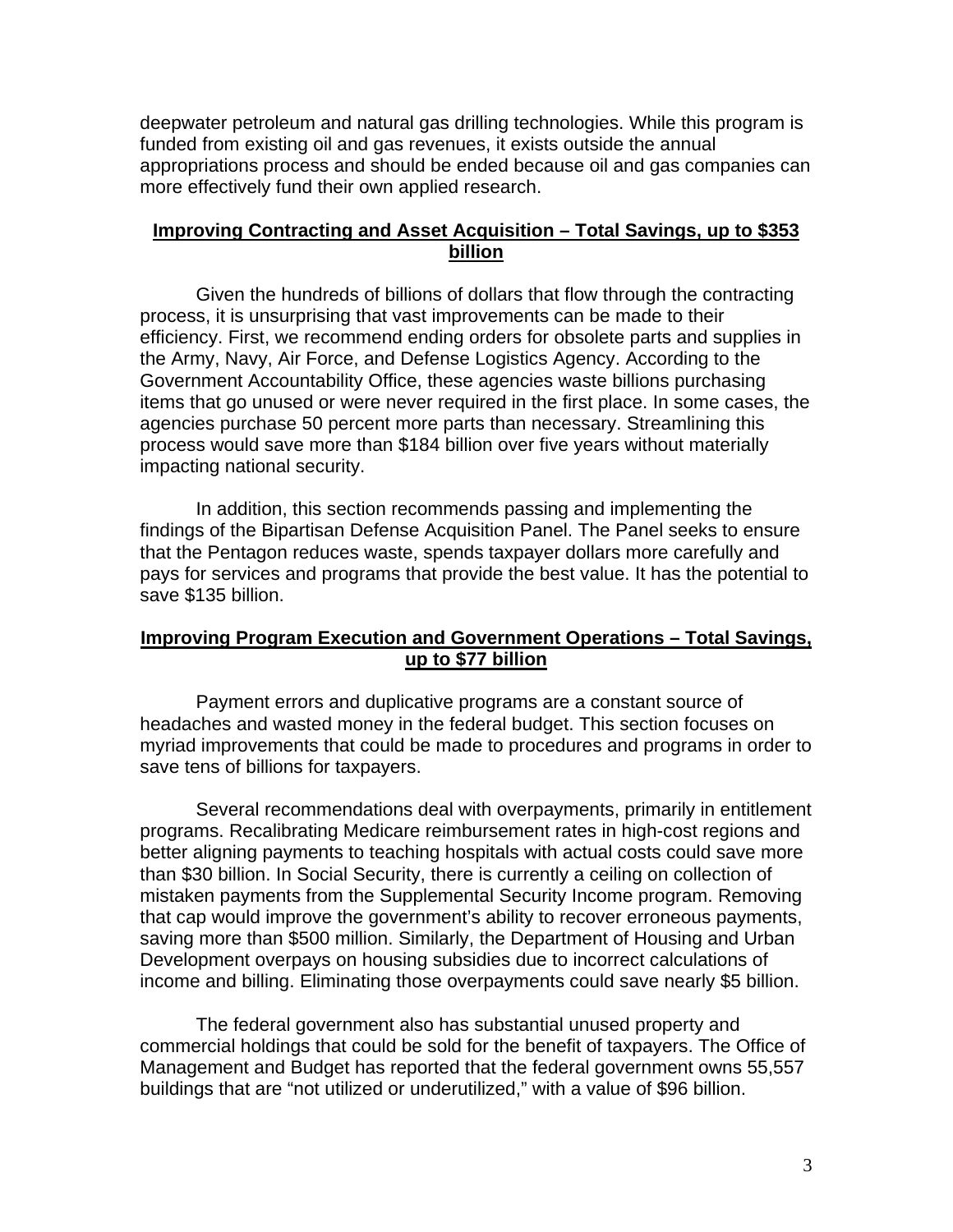Instructing the General Services Administration to reduce this backlog by 25 percent could generate as much as \$24 billion.

 Finally, this section recommends the elimination of two programs: the Troubled Asset Relief Program (TARP) and the National Drug Intelligence Center (NDIC). While TARP has largely wound down by this point, there remain \$15 billion in commitments of taxpayer resources despite the fact that the banking system is no longer under imminent threat. The NDIC has been the subject of numerous scandals and its poor performance is well documented. The GAO has concluded that it duplicates efforts in drug enforcement and it should be eliminated, for a potential savings of more than \$200 million.

## **Addressing Outdated or Ineffective Military Programs– Total Savings, up to \$107 billion**

 While the need for a strong national defense is clear, it is equally clear that the Department of Defense has a number of programs that do not advance those goals while wasting federal resources. Selectively reducing or eliminating procurements while improving the operation of other programs could yield billions in savings.

 The bulk of such savings would be realized by scaling back or cancelling outdated or unnecessarily costly systems. This section lays out a menu of options for reducing or cancelling procurements of the V-22 Osprey aircraft, the F-35 Joint Strike Fighter, the Space Tracking and Surveillance System, and the Expeditionary Fighting Vehicle. Several of these programs have failed basic costbenefit analyses and have incurred large delays and cost overruns.

 Another large potential source for savings can be found in aligning our nuclear defense programs with current needs and threats. "Rightsizing" our nuclear arsenal has been supported by a wide range of public officials as well as military and national security experts, including Defense Secretary Robert Gates and Senator John McCain (R-AZ). Pursuing this option could save more than \$56 billion.

 Finally, we recommend altering the pricing structure for central repair depots. When military vehicle components need repairs, unit commanders can direct them to be completed in-house or send the equipment to central maintenance depots. Making this change would incentivize unit commanders to use central depots more than their less cost-effective local repair facilities. Allowing depots to charge for the "incremental cost" of repairs could save more than \$1 billion.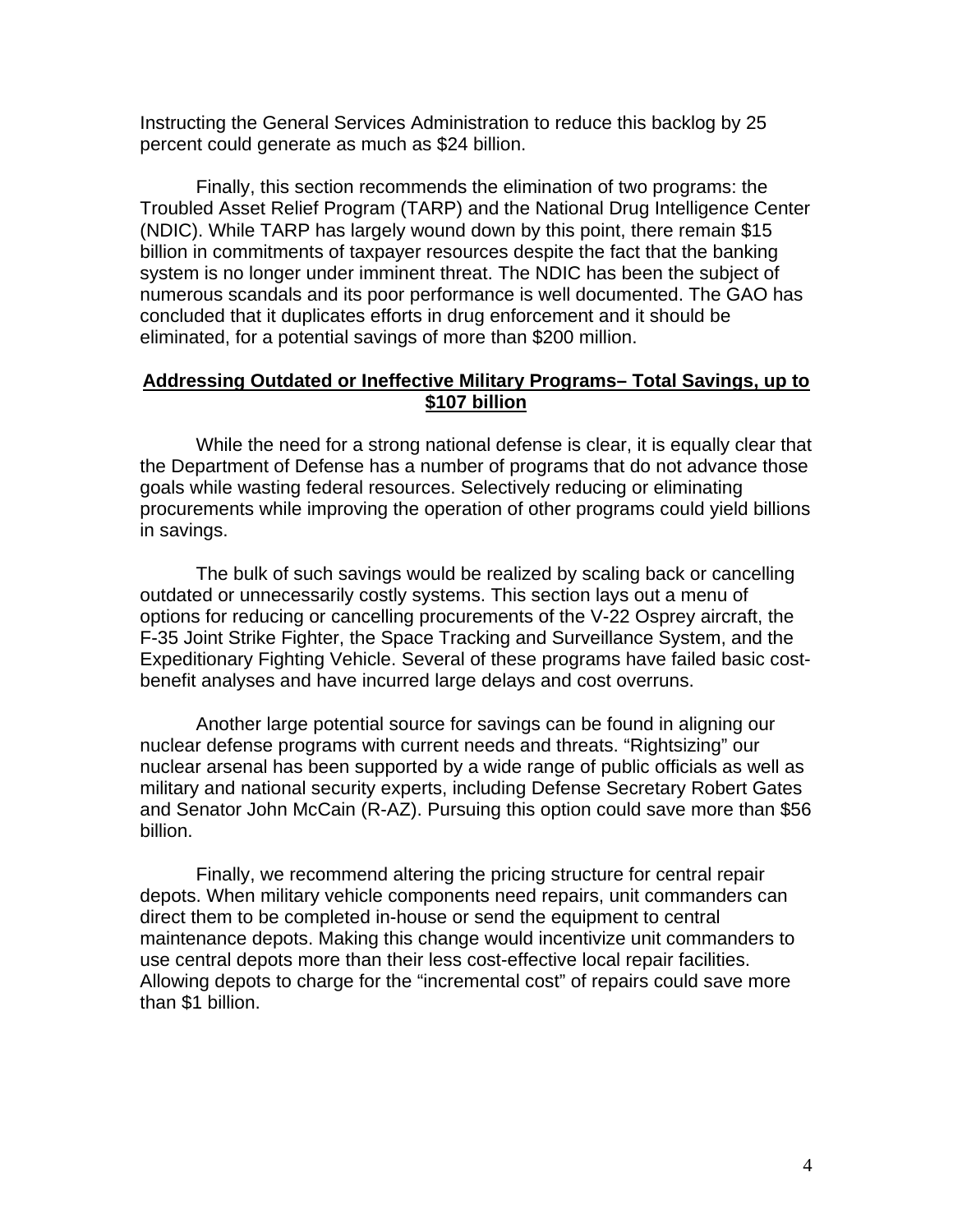| <b>Saving Mechanism</b>                                                                                         | <b>Explanation</b>                                                                                                                                                                                                                                    | 2015<br>(Sin<br>millions) | <b>Source</b>  | <b>Link for Additional</b><br><b>Information</b>                          |
|-----------------------------------------------------------------------------------------------------------------|-------------------------------------------------------------------------------------------------------------------------------------------------------------------------------------------------------------------------------------------------------|---------------------------|----------------|---------------------------------------------------------------------------|
| <b>End Wasteful Subsidies</b>                                                                                   |                                                                                                                                                                                                                                                       |                           |                |                                                                           |
| Eliminate the<br><b>Overseas Private</b><br>Investment<br>Corporation, which<br>subsidizes investment<br>abroad | The Overseas Private Investment<br>Corporation (OPIC) subsidizes the<br>foreign operations of many large multi-<br>national corporations through<br>financing and insurance supports.<br>These companies should finance their<br>own operations.      | \$<br>154                 | <b>CBO</b>     | www.cbo.gov/show<br>doc.cfm?index=101<br>22&sequence=0&fr<br>$om=6$       |
| <b>Eliminate the Market</b><br>Access Program,<br>which subsidizes<br>overseas advertising                      | The Market Access program uses<br>taxpayer dollars to fund advertising<br>and promotion by private companies<br>marketing agricultural products in<br>other countries. These companies<br>include McDonalds, Nabisco, Fruit of<br>the Loom, and Mars. | \$<br>1,000               | <b>CBO</b>     | http://www.cbo.gov/<br>budget/factsheets/fa<br>ctsheets2010b.cfm          |
| Eliminate subsidies to<br>trade associations for<br>marketing abroad                                            | This subsidizes corporate trade<br>associations in promotion of<br>agriculture exports.                                                                                                                                                               | \$<br>175                 | FY 2011 Budget | http://www.whitehou<br>se.gov/omb/budget/<br>fy2011/assets/table<br>s.pdf |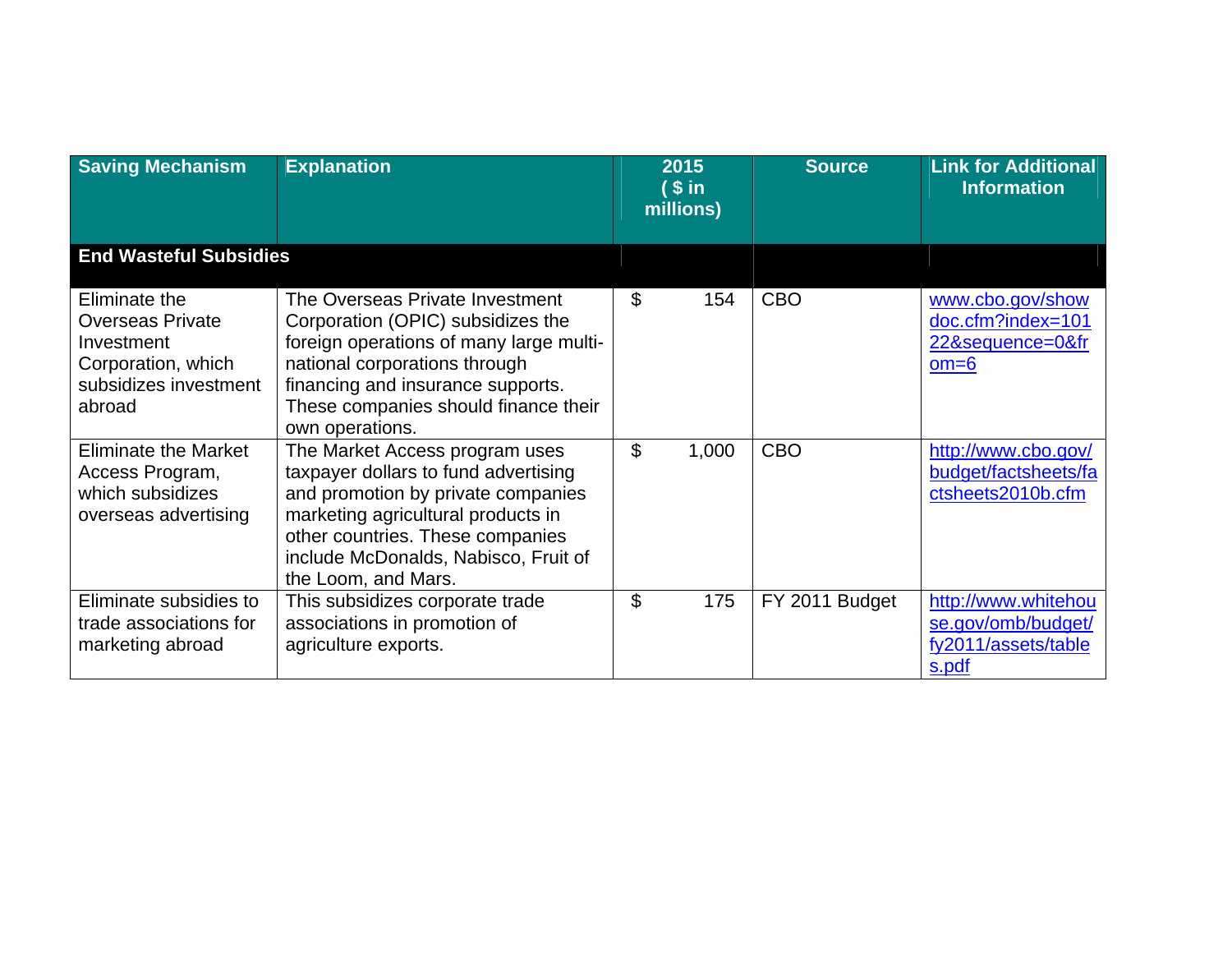| <b>Saving Mechanism</b>                                             | <b>Explanation</b>                                                                                                                                                                                                                                                                                                                                                                    | 2015<br><b>Source</b><br>(sin |                                                                                                                       | <b>Link for Additional</b><br><b>Information</b>                        |
|---------------------------------------------------------------------|---------------------------------------------------------------------------------------------------------------------------------------------------------------------------------------------------------------------------------------------------------------------------------------------------------------------------------------------------------------------------------------|-------------------------------|-----------------------------------------------------------------------------------------------------------------------|-------------------------------------------------------------------------|
|                                                                     |                                                                                                                                                                                                                                                                                                                                                                                       | millions)                     |                                                                                                                       |                                                                         |
| Eliminate subsidies to<br>big agribusiness                          | Many of these programs have been<br>deemed ineffective or go<br>disproportionately to large, corporate<br>farming businesses. In addition,<br>subsidies to wealthy farmers and<br>individuals who do not use the land for<br>actual farming need to be eliminated.                                                                                                                    | $\mathfrak{L}$<br>35,497      | CBO, USDA<br><b>Budget Summary,</b><br><b>Washington Post</b><br>investigation,<br><b>Control Spending</b><br>Now Act | www.cbo.gov/budge<br>t/factsheets/2010b/<br><b>USDA-Policy.pdf</b>      |
| Eliminate refundable<br>tax credits for ethanol                     | Large oil companies that blend<br>gasoline with corn-based ethanol,<br>rather than the ethanol producers<br>themselves, receive billions of dollars<br>in subsidies each year. The credits<br>combined with the Renewable Fuels<br>Standard set up a taxpayer subsidized<br>mandate, which is bad fiscal policy.                                                                      | $\mathbb{S}$<br>22,650        | Joint Committee<br>on Taxation                                                                                        | http://www.jct.gov/p<br>ublications.html?fun<br>c=startdown&id=36<br>42 |
| Eliminate insurance<br>subsidies for<br>repeatedly-flooded<br>homes | The National Flood Insurance<br>Program cannot deny insurance on<br>the basis of frequent losses and thus<br>provides policies for properties that<br>have been repeatedly flooded. While<br>these represent only 1 percent of<br>policies, they account for 25 to 30<br>percent of claims. When catastrophic<br>weather events hit, taxpayers are on<br>the hook for massive losses. | \$<br>891                     | <b>GAO</b>                                                                                                            | http://www.gao.gov/<br>new.items/d10631t.<br>pdf                        |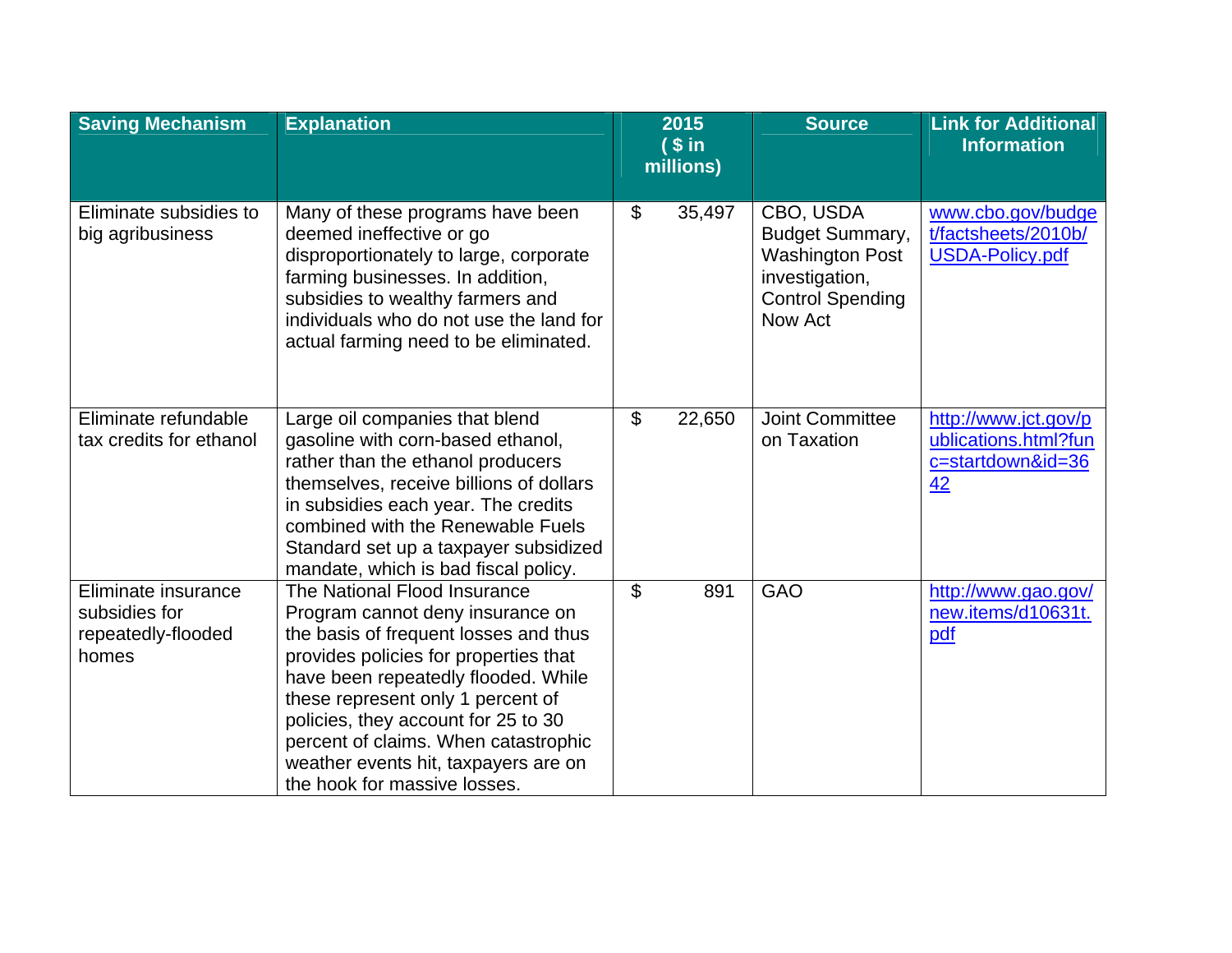| <b>Saving Mechanism</b>                                                        | <b>Explanation</b>                                                                                                                                                                                                                         | 2015<br>(sin<br>millions) | <b>Source</b>                            | <b>Link for Additional</b><br><b>Information</b>                                     |
|--------------------------------------------------------------------------------|--------------------------------------------------------------------------------------------------------------------------------------------------------------------------------------------------------------------------------------------|---------------------------|------------------------------------------|--------------------------------------------------------------------------------------|
| Eliminate ultra-<br>deepwater natural gas<br>and petroleum<br>research program | Funding for this program does not<br>undergo the scrutiny of the<br>appropriations process and this kind<br>of applied research can be more<br>effectively performed by the oil and<br>gas companies themselves.                           | \$<br>158                 | CBO 2009<br><b>Budget Options</b>        | http://www.cbo.gov/f<br>tpdocs/102xx/doc10<br>294/08-06-<br><b>BudgetOptions.pdf</b> |
| Reduce funding for<br>public timber sales<br>that lose money                   | The Forest Service has spent more on<br>federal timber sales in recent years<br>than it has collected from the<br>companies that harvest the timber.<br>This is an unwise use of taxpayer<br>dollars.                                      | \$<br>279                 | <b>CBO 2009</b><br><b>Budget Options</b> | http://www.cbo.gov/f<br>tpdocs/102xx/doc10<br>294/08-06-<br><b>BudgetOptions.pdf</b> |
| <b>Sell Southeastern</b><br><b>Power Administration</b><br>and related assets  | <b>This Southeastern Power</b><br>Administration subsidizes energy at<br>below-market costs, which leads to<br>significant distortions. Selling the<br>assets would make energy markets<br>more efficient and earn money for<br>taxpayers. | \$<br>1,220               | CBO 2009<br><b>Budget Options</b>        | http://www.cbo.gov/f<br>tpdocs/102xx/doc10<br>294/08-06-<br><b>BudgetOptions.pdf</b> |
| <b>Improve Contracting and Asset Acquisition</b>                               |                                                                                                                                                                                                                                            |                           |                                          |                                                                                      |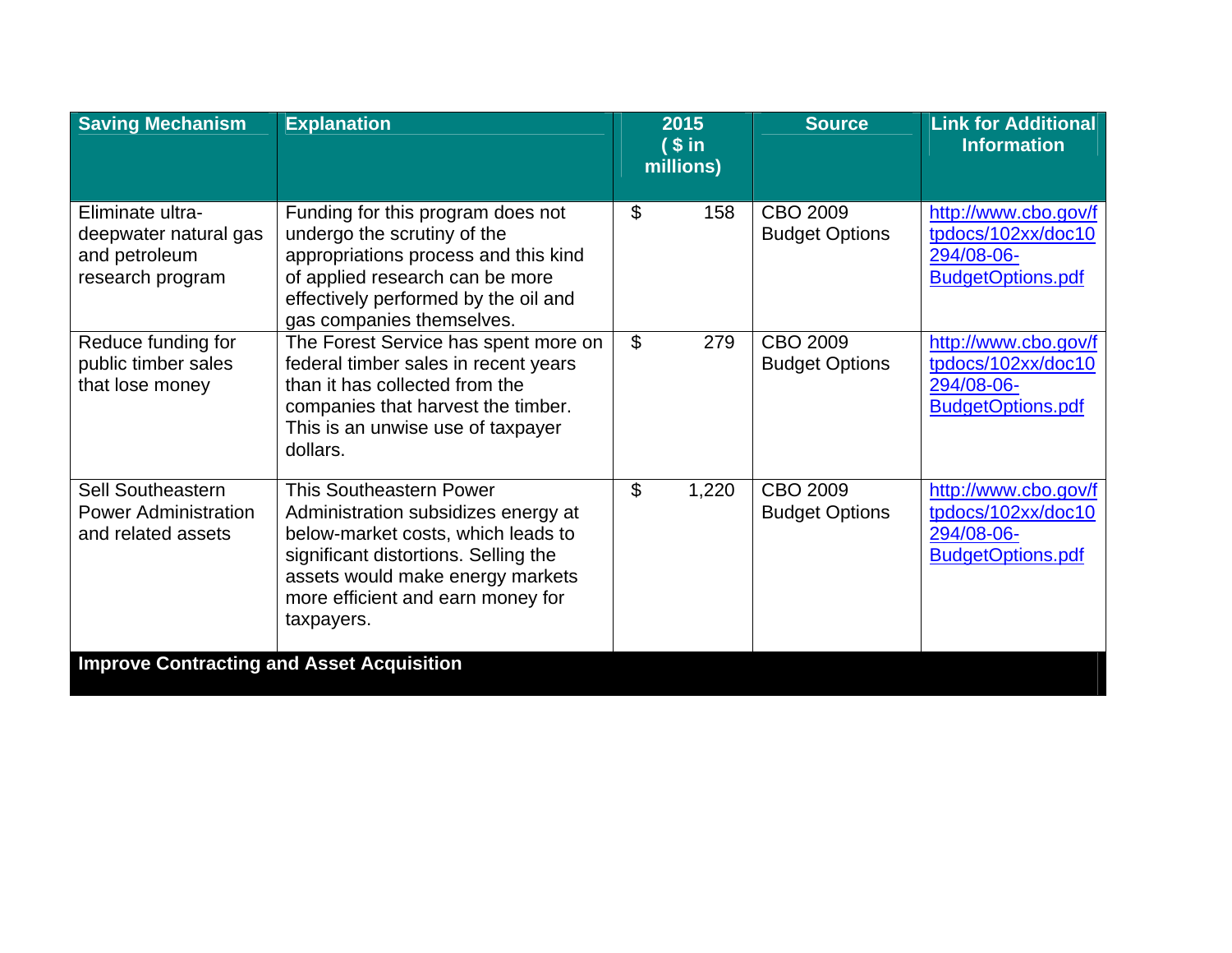| <b>Saving Mechanism</b>                                                                              | <b>Explanation</b>                                                                                                                                                                                                                                                                                                                                            |                | 2015<br>(sin | <b>Source</b>                                                               | <b>Link for Additional</b><br><b>Information</b>                                                                             |
|------------------------------------------------------------------------------------------------------|---------------------------------------------------------------------------------------------------------------------------------------------------------------------------------------------------------------------------------------------------------------------------------------------------------------------------------------------------------------|----------------|--------------|-----------------------------------------------------------------------------|------------------------------------------------------------------------------------------------------------------------------|
|                                                                                                      |                                                                                                                                                                                                                                                                                                                                                               |                | millions)    |                                                                             |                                                                                                                              |
| Implement acquisition<br>reforms identified by<br>the bipartisan Defense<br><b>Acquisition Panel</b> | Last year Congress passed weapons<br>acquisition reform with bipartisan<br>support. These recommendations<br>would address the other 80% of the<br>Department of Defense acquisition<br>processes, including financial<br>management and information<br>technology. The proposal would also<br>increase competition and improve the<br>acquisition workforce. | $\mathcal{L}$  | 135,000      | <b>Bipartisan</b><br>Defense<br><b>Acquisition Panel</b>                    | http://armedservices<br>.house.gov/pdfs/DA<br><b>RFINALREPORT/D</b><br><b>ARFINALREPORT0</b><br>32310.pdf                    |
| <b>Eliminate Department</b><br>of Homeland Security<br>contracts already<br>identified as wasteful   | A recent audit by the Defense<br><b>Contract Audit Agency found 32</b><br>contracts collectively worth \$34.3<br>billion that have been plagued by<br>waste, abuse, or mismanagement<br>from 2001 through 2006.                                                                                                                                               | \$             | 34,300       | <b>House Committee</b><br>on Oversight and<br>Government<br>Reform - Report | http://oversight.hous<br>e.gov/index.php?opt<br>ion=com content&v<br>iew=article&id=2507<br>&catid=44:legislatio<br><u>n</u> |
| End orders for<br>obsolete spare parts<br>and supplies for the<br>Defense Logistics<br>Agency        | In examining purchasing and<br>inventory data at the DLA, Army, Navy<br>and Air Force, the Government<br>Accountability Office discovered that<br>the organizations were wasting billions                                                                                                                                                                     | $\mathfrak{L}$ | 35,500       | <b>GAO</b>                                                                  | http://www.gao.gov/<br>products/GAO-10-<br>469                                                                               |
| End orders for<br>obsolete spare parts<br>and supplies for the<br>Army                               | of dollars purchasing items that went<br>unused or were never required (as<br>much as 50% more than required).<br>Reforms to purchasing processes and                                                                                                                                                                                                         | $\mathfrak{S}$ | 18,000       | <b>GAO</b>                                                                  | http://www.gao.gov/<br>new.items/d09199.p<br>df                                                                              |
| End orders for<br>obsolete spare parts<br>and supplies for the                                       | better data can both save money and<br>better serve the needs of the armed<br>forces.                                                                                                                                                                                                                                                                         | \$             | 37,500       | <b>GAO</b>                                                                  | http://www.gao.gov/<br>new.items/d09103.p<br>df                                                                              |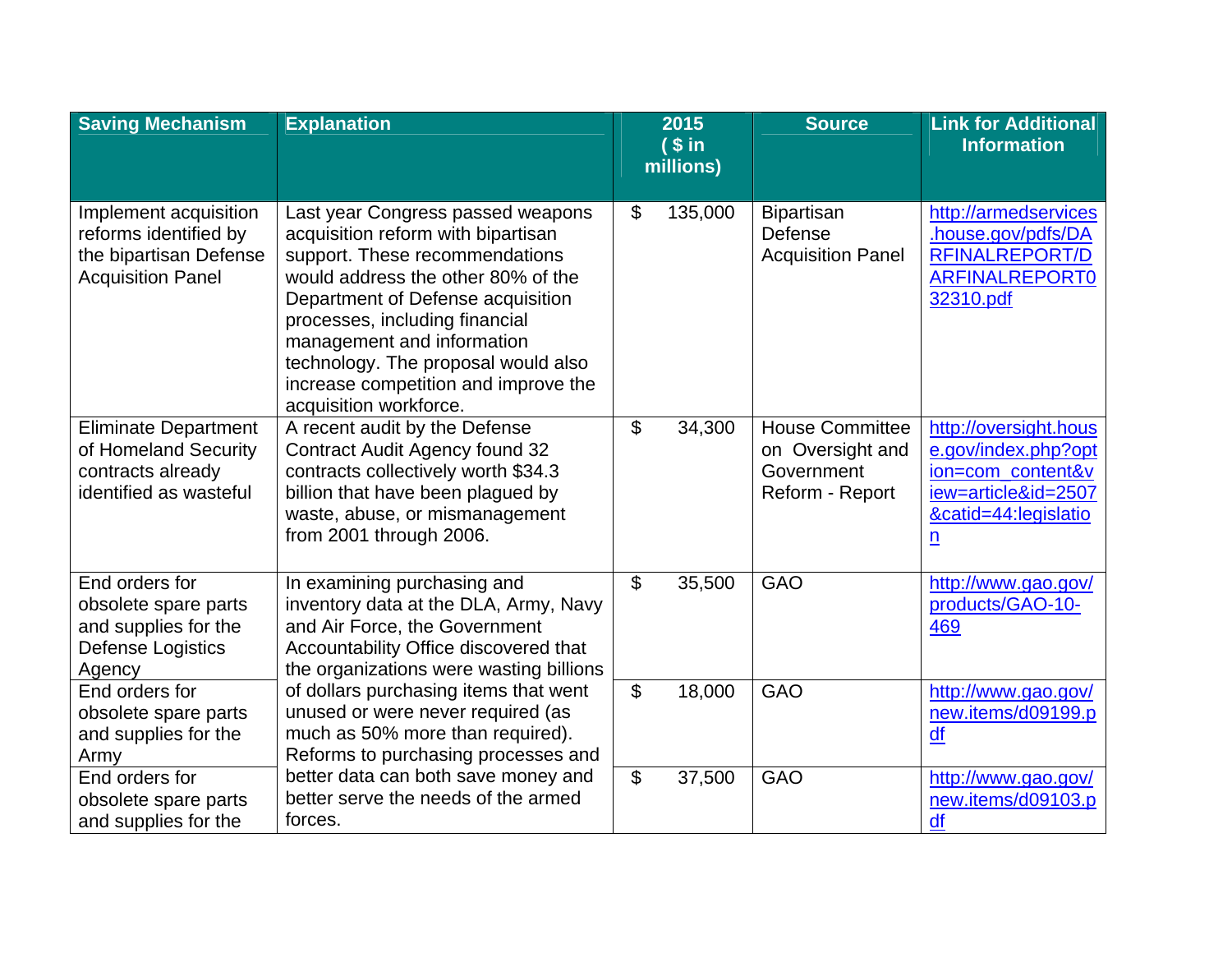| <b>Saving Mechanism</b>                                                                                                           | <b>Explanation</b>                                                                                                                                                                                                                                                           |                | 2015<br>$($ \$ in<br>millions) | <b>Source</b>                     | <b>Link for Additional</b><br><b>Information</b>                                                                         |
|-----------------------------------------------------------------------------------------------------------------------------------|------------------------------------------------------------------------------------------------------------------------------------------------------------------------------------------------------------------------------------------------------------------------------|----------------|--------------------------------|-----------------------------------|--------------------------------------------------------------------------------------------------------------------------|
| Navy                                                                                                                              |                                                                                                                                                                                                                                                                              |                |                                |                                   |                                                                                                                          |
| End orders for<br>obsolete spare parts<br>and supplies for the<br>Air Force                                                       |                                                                                                                                                                                                                                                                              | $\mathfrak{L}$ | 93,500                         | <b>GAO</b>                        | http://www.gao.gov/<br>new.items/d07232.p<br>df                                                                          |
|                                                                                                                                   | <b>Improve Program Execution and Government Operations</b>                                                                                                                                                                                                                   |                |                                |                                   |                                                                                                                          |
| Remove the ceiling on<br>the collection of<br>overpayments from<br>the<br><b>Supplemental Security</b><br>Income program          | This option would improve the<br>government's ability to recover<br>erroneous payments while still<br>protecting recipients from undue<br>hardship.                                                                                                                          | $\mathbb{S}$   | 580                            | CBO 2009<br><b>Budget Options</b> | http://www.cbo.gov/f<br>tpdocs/102xx/doc10<br>294/08-06-<br><b>BudgetOptions.pdf</b>                                     |
| Reduce backlog of<br>buildings owned by the<br>federal government<br>that are "not utilized or<br>underutilized" by 25<br>percent | The federal government owns more<br>than 55,500 buildings that are "not<br>utilized or underutilized," worth more<br>than \$96 billion, according to OMB.<br>Directing the GSA to reduce this by 25<br>percent over a period of five years<br>would save taxpayers billions. | $\mathbb{S}$   | 24,000                         | <b>OMB</b>                        | http://coburn.senate<br>.gov/public/index.cf<br>m?a=Files.Serve&F<br>ile_id=2a914cf8-<br>440a-4468-b1c3-<br>2f9f4a571146 |
| Better align Medicare<br>payments to teaching<br>hospitals with actual<br>costs                                                   | Re-calibrate payments to cover actual<br>costs for Medicare's graduate medical<br>education program.                                                                                                                                                                         | $\mathfrak{S}$ | 20,500                         | <b>CBO</b>                        | http://www.cbo.gov/<br>doc.cfm?index=992<br>$\overline{5}$                                                               |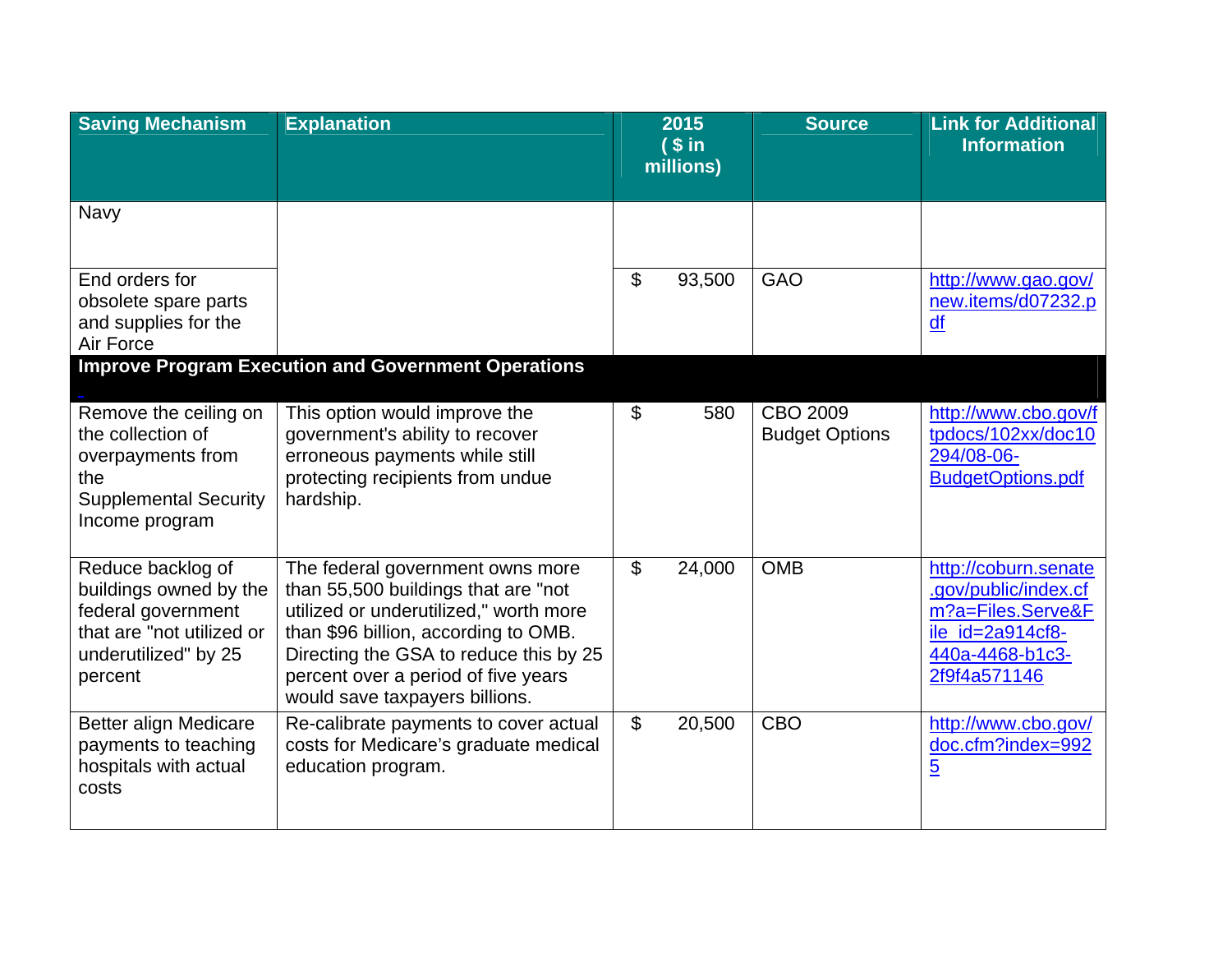| <b>Saving Mechanism</b>                                                                               | <b>Explanation</b>                                                                                                                                                                                                                                                                                                                                                                                                                                                                                          | 2015                     | <b>Source</b>                     | <b>Link for Additional</b>                                                           |  |
|-------------------------------------------------------------------------------------------------------|-------------------------------------------------------------------------------------------------------------------------------------------------------------------------------------------------------------------------------------------------------------------------------------------------------------------------------------------------------------------------------------------------------------------------------------------------------------------------------------------------------------|--------------------------|-----------------------------------|--------------------------------------------------------------------------------------|--|
|                                                                                                       |                                                                                                                                                                                                                                                                                                                                                                                                                                                                                                             | (sin<br>millions)        |                                   | <b>Information</b>                                                                   |  |
| <b>Recalibrate Medicare</b><br>reimbursement rates<br>in high-cost regions                            | Hospitals and providers in some<br>regions of the country are paid as<br>much as twice their counterparts in<br>other areas. These high-cost regions<br>are superb at billing for the most<br>expensive tests and procedures, but<br>the care delivered in these areas is<br>worse than regions which focus on<br>quality, primary care medicine These<br>inflated reimbursement rates for high<br>cost-regions may enrich some<br>region's health industries but they do<br>not improve care for patients. | $\mathfrak{S}$<br>11,700 | <b>CBO</b>                        | http://www.cbo.gov/<br>doc.cfm?index=992<br>$\overline{5}$                           |  |
| Eliminate<br>overpayments for<br>housing subsidies                                                    | According to GAO, the Department of<br>Housing and Urban Development<br>wastes hundreds of millions of dollars<br>due to "incorrect subsidy<br>determinations by program<br>administrators, unreported tenant<br>income, and incorrect billing."                                                                                                                                                                                                                                                            | $\mathfrak{S}$<br>4,480  | <b>GAO</b>                        | http://www.gao.gov/<br>products/GAO-05-<br>1027T                                     |  |
| Eliminate the<br>Leveraging<br>Educational<br>Assistance<br>Partnership, which is<br>no longer needed | The Leveraging Educational<br>Assistance Partnership (LEAP)<br>program has already met its<br>objectives to incentivize states to<br>provide for student grant programs<br>and is no longer needed. The<br>President has requested that it be<br>eliminated in his FY 2011 Budget<br>Request.                                                                                                                                                                                                               | \$<br>272                | CBO 2009<br><b>Budget Options</b> | http://www.cbo.gov/f<br>tpdocs/102xx/doc10<br>294/08-06-<br><b>BudgetOptions.pdf</b> |  |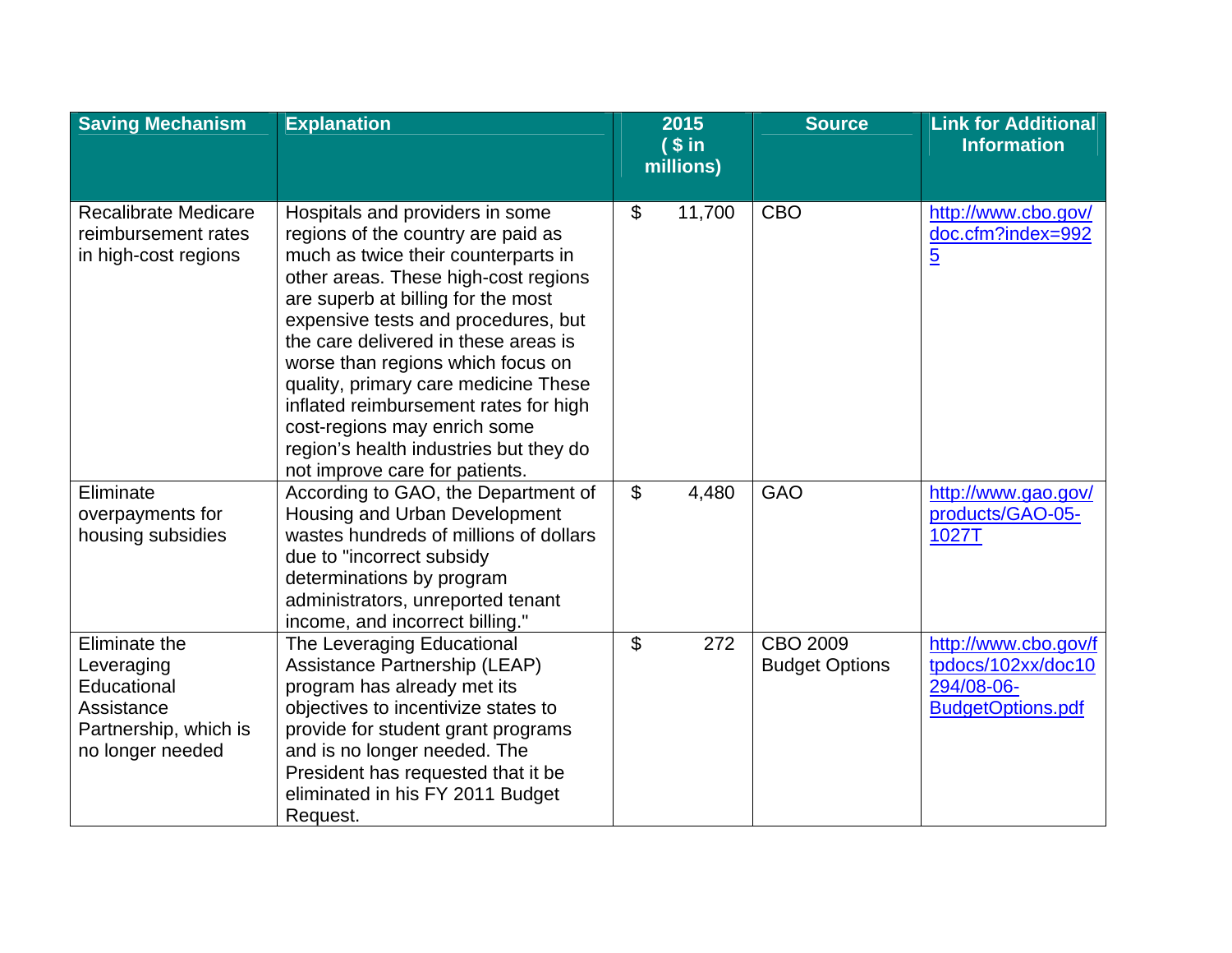| <b>Saving Mechanism</b>                                                                                                        | <b>Explanation</b>                                                                                                                                                                                                                                                                                           |                | 2015<br>(sin<br>millions) | <b>Source</b>                                                                              | <b>Link for Additional</b><br><b>Information</b>                                                                                         |
|--------------------------------------------------------------------------------------------------------------------------------|--------------------------------------------------------------------------------------------------------------------------------------------------------------------------------------------------------------------------------------------------------------------------------------------------------------|----------------|---------------------------|--------------------------------------------------------------------------------------------|------------------------------------------------------------------------------------------------------------------------------------------|
|                                                                                                                                |                                                                                                                                                                                                                                                                                                              |                |                           |                                                                                            |                                                                                                                                          |
| Return unallocated<br>funds from the<br><b>Troubled Asset Relief</b><br>Program (TARP)                                         | While TARP has largely wound down,<br>the Office of Financial Stability reports<br>that \$15 billion in commitments remain<br>outstanding. Because the banking<br>system is no longer at risk, this money<br>should be returned to taxpayers.                                                                | $\mathfrak{L}$ | 15,000                    | <b>Office of Financial</b><br><b>Stability Monthly</b><br>$105(a)$ Report -<br>August 2010 | http://financialstabilit<br>y.gov/docs/105Con<br>gressionalReports/A<br>ugust%202010%20<br>105(a)%20Report_fi<br>nal 9%2010%2010.<br>pdf |
| <b>Eliminate National</b><br>Drug Intelligence<br>Center                                                                       | This center has been the subject of<br>numerous scandals and its<br>performance has repeatedly been<br>called into question. A year after its<br>inception, the GAO concluded that it<br>duplicates efforts in drug enforcement.                                                                             | $\mathfrak{L}$ | 223                       | FY 2011 Budget -<br>Dept. of Justice<br>Summary                                            | http://www.justice.g<br>ov/jmd/2011summa<br>ry/html/fy11-ndic-<br>bud-summary.htm                                                        |
|                                                                                                                                | End Wasteful or Outdated Military Programs and Systems; Align Military Spending with Current Needs                                                                                                                                                                                                           |                |                           |                                                                                            |                                                                                                                                          |
| Cancel production of<br>the V-22 Osprey<br>aircraft that has<br>experienced massive<br>cost overruns and<br>performance issues | This program has come close to being<br>cancelled several times according to<br>the Sustainable Defense Task Force,<br>and has experienced reliability and<br>performance issues. In addition, the<br>GAO reports that the program has had<br>several scheduling, management, cost<br>and production issues. | $\mathfrak{L}$ | 6,164                     | CBO 2005<br><b>Budget Options</b>                                                          | http://www.cbo.gov/<br>doc.cfm?index=607<br>5&type=0                                                                                     |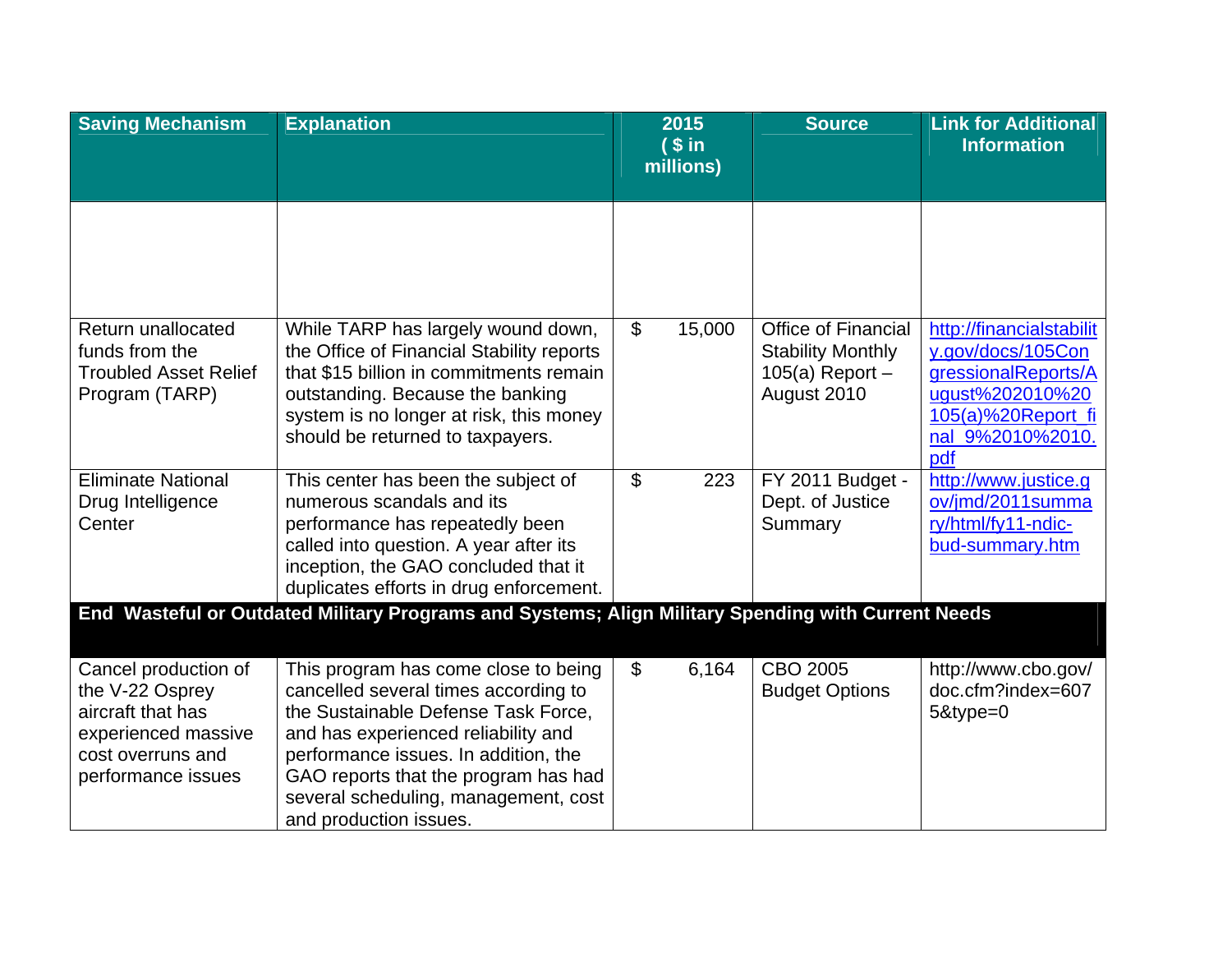| <b>Saving Mechanism</b>                                                                                                     | <b>Explanation</b>                                                                                                                                                                                                                                                                                                                                                                                                                                                                                                                           | 2015<br><b>Source</b><br>(sin<br>millions) | <b>Link for Additional</b><br><b>Information</b>                           |                                                                                      |
|-----------------------------------------------------------------------------------------------------------------------------|----------------------------------------------------------------------------------------------------------------------------------------------------------------------------------------------------------------------------------------------------------------------------------------------------------------------------------------------------------------------------------------------------------------------------------------------------------------------------------------------------------------------------------------------|--------------------------------------------|----------------------------------------------------------------------------|--------------------------------------------------------------------------------------|
| Cancel F-35 Joint<br>Strike Fighter and<br>replace with more<br>advanced, cheap and<br>reliable alternatives                | According to the Sustainable Defense<br>Task Force, "the F-35 Lightning may<br>represent all that is wrong with our<br>acquisition process." Beyond the cost<br>growth, it has performance and<br>reliability issues and "would provide a<br>capability that is not warranted<br>considering emerging threats."                                                                                                                                                                                                                              | $\mathfrak{L}$<br>22,500                   | CBO 2009<br><b>Budget Options</b>                                          | http://www.cbo.gov/f<br>tpdocs/102xx/doc10<br>294/08-06-<br><b>BudgetOptions.pdf</b> |
| Alternatively, reduce<br>F-35 procurements by<br>cancelling Navy and<br><b>Marine Corps Joint</b><br><b>Strike Fighters</b> | Eliminating F-35 procurements for<br>Navy and Marine Corps.                                                                                                                                                                                                                                                                                                                                                                                                                                                                                  | $\boldsymbol{\mathsf{S}}$<br>7,400         | CBO 2009<br><b>Budget Options</b>                                          | http://www.cbo.gov/f<br>tpdocs/102xx/doc10<br>294/08-06-<br><b>BudgetOptions.pdf</b> |
| End spending for high-<br>risk satellites and<br>replace them with<br>lower-cost alternatives                               | End funding for high-risk satellites,<br>known as the Space Tracking and<br>Surveillance System, which are not<br>needed and can be replaced<br>alternatives at a lower cost to<br>taxpayers. This program has been<br>subject to poor performance,<br>significant delays and cost overruns.<br>According to a House report, an<br>internal DOD study "indicates that<br>ground based radars not only provide<br>a viable alternative to a space based<br>system, but also provide this capability<br>at significantly lower cost and risk." | $\boldsymbol{\mathsf{S}}$<br>5,000         | DoD Fiscal Year<br>2011 Budget<br><b>Estimates, Missile</b><br>Procurement | www.saffm.hq.af.mil<br>/shared/media/docu<br>ment/AFD-100128-<br>067.pdf             |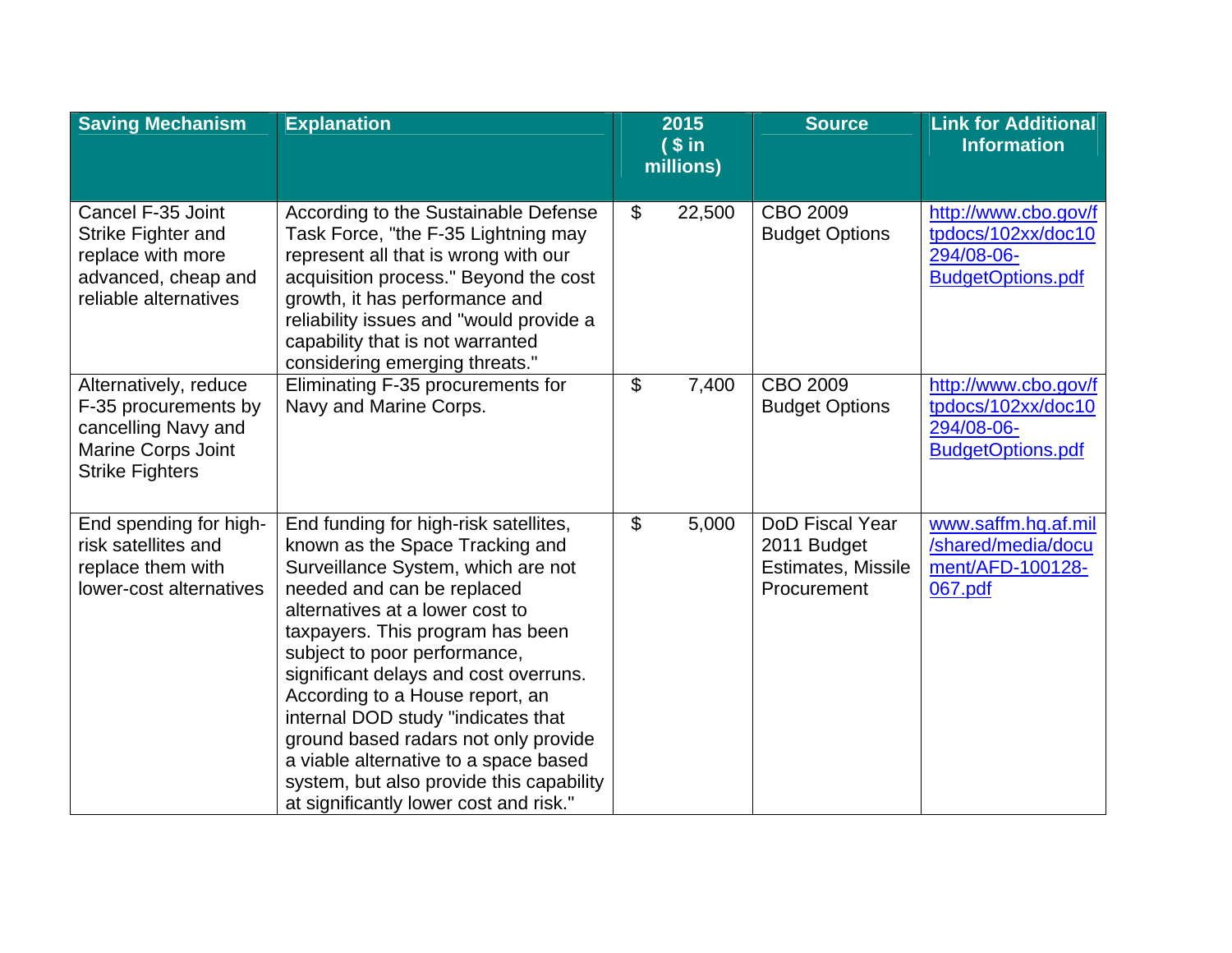| <b>Saving Mechanism</b>                                                                        | <b>Explanation</b>                                                                                                                                                                                                                                                                                                                                                                                                                                                                         |                | 2015<br>(sin<br>millions) | <b>Source</b>                                                                                                                          | <b>Link for Additional</b><br><b>Information</b>     |
|------------------------------------------------------------------------------------------------|--------------------------------------------------------------------------------------------------------------------------------------------------------------------------------------------------------------------------------------------------------------------------------------------------------------------------------------------------------------------------------------------------------------------------------------------------------------------------------------------|----------------|---------------------------|----------------------------------------------------------------------------------------------------------------------------------------|------------------------------------------------------|
| Align nuclear arsenal<br>with current needs and<br>threats                                     | Rightsizing the nuclear arsenal to be<br>aligned with current needs is<br>supported by a range of public<br>officials, former military and national<br>security experts, including Sen. John<br>McCain, Secretary of Defense Gates,<br>and 'Consensus for American<br>Security' members Sec. George<br>Shultz, Sen. Chuck Hagel, Gen. Arlen<br>"Dirk" Jameson (U.S. Air Force, RET),<br>Sen. Gary Hart and Adm. William<br>Owens (U.S. Navy, RET).                                         | $\mathfrak{L}$ | 56,750                    | Report of the<br>Sustainable<br>Defense Task<br>Force; Center for<br>Strategic and<br><b>Budgetary</b><br><b>Assessments</b><br>(CSBA) | www.comw.org/pda/<br>fulltext/1006SDTFre<br>port.pdf |
| Cancel the outdated,<br>unreliable and<br>unneeded<br><b>Expeditionary Fighting</b><br>Vehicle | According to GAO, the "program's<br>history of cost growth, schedule slips<br>and performance failures and the<br>current challenges (including changing<br>threats) raise the question of whether<br>the business case for the EFV<br>program (in terms of cost, schedule,<br>and performance) is still sound. It is<br>14 years behind schedule and is<br>highly unreliable." Secretary Gates<br>also acknowledged that amphibious<br>assault capabilities are no longer a<br>huge need. | $\mathfrak{S}$ | 16,309                    | GAO (assumes<br>2.5% and 3.5%<br>increase in cost<br>per year for<br>acquisition and<br>units)                                         | www.gao.gov/new.it<br>ems/d10758r.pdf                |